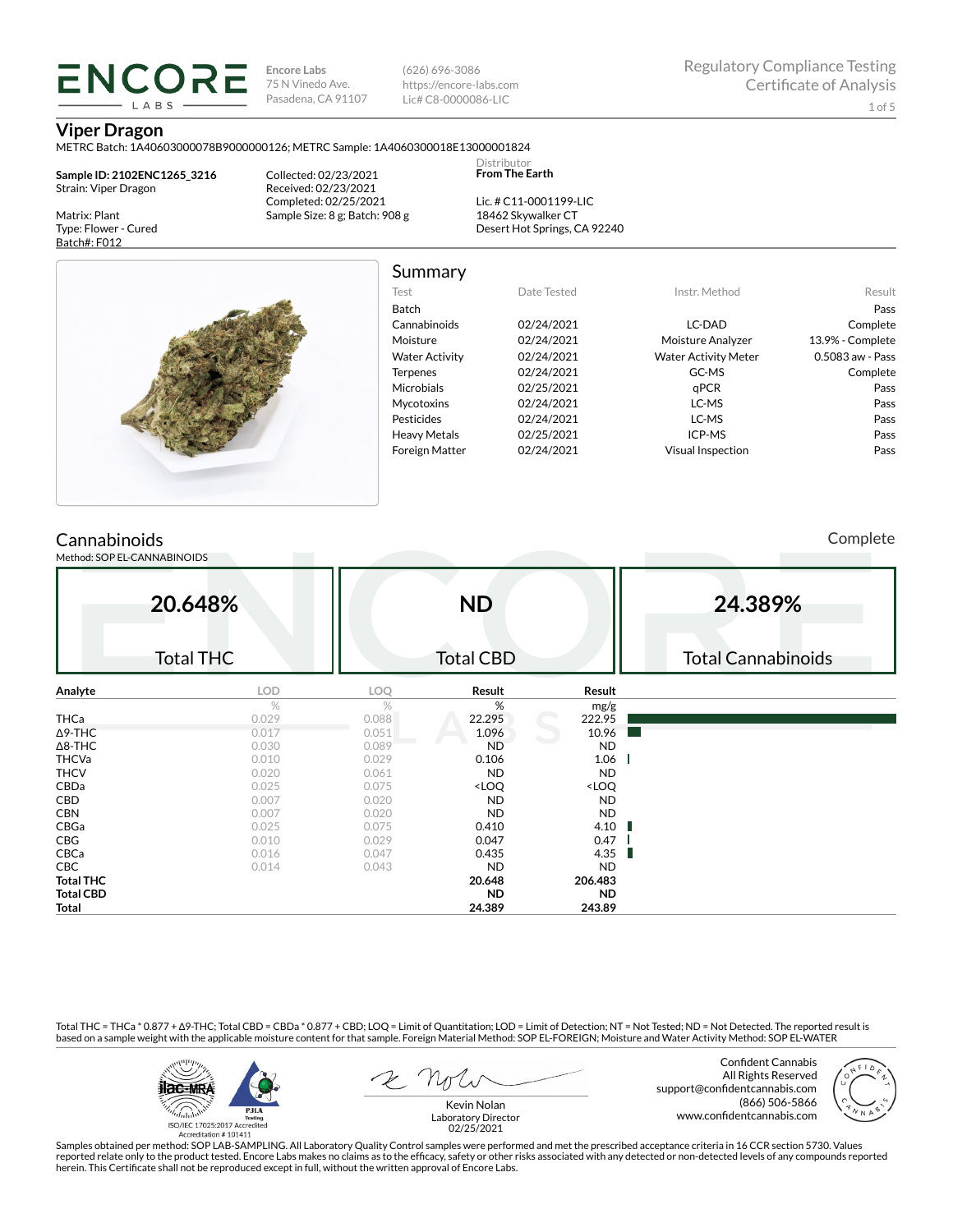(626) 696-3086 https://encore-labs.com Lic# C8-0000086-LIC

## **Viper Dragon**

**ENCORE** LABS

|                                                       | METRC Batch: 1A40603000078B9000000126; METRC Sample: 1A4060300018E13000001824 | Distributor<br>From The Earth                |                                                          |                              |  |
|-------------------------------------------------------|-------------------------------------------------------------------------------|----------------------------------------------|----------------------------------------------------------|------------------------------|--|
| Sample ID: 2102ENC1265_3216<br>Strain: Viper Dragon   | Collected: 02/23/2021<br>Received: 02/23/2021                                 |                                              |                                                          |                              |  |
| Matrix: Plant<br>Type: Flower - Cured<br>Batch#: F012 | Completed: 02/25/2021<br>Sample Size: 8 g; Batch: 908 g                       | Lic. # C11-0001199-LIC<br>18462 Skywalker CT | Desert Hot Springs, CA 92240                             |                              |  |
| Terpenes                                              |                                                                               |                                              |                                                          |                              |  |
| Method: SOP EL-TERPENES                               |                                                                               |                                              |                                                          |                              |  |
| Analyte                                               | <b>LOD</b>                                                                    | <b>LOO</b>                                   | Result                                                   | Result                       |  |
|                                                       | $\%$                                                                          | $\frac{1}{2}$                                | %                                                        | mg/g                         |  |
| β-Caryophyllene                                       | 0.003                                                                         | 0.011                                        | 0.388                                                    | 3.88                         |  |
| δ-Limonene                                            | 0.002                                                                         | 0.011                                        | 0.377                                                    | 3.77                         |  |
| β-Myrcene                                             | 0.002                                                                         | 0.011                                        | 0.199                                                    | 1.99                         |  |
| Linalool                                              | 0.002                                                                         | 0.011                                        | 0.197                                                    | 1.97                         |  |
| α-Bisabolol                                           | 0.002                                                                         | 0.011                                        | 0.145                                                    | 1.45                         |  |
| α-Humulene                                            | 0.002                                                                         | 0.011                                        | 0.110                                                    | 1.10                         |  |
| β-Pinene                                              | 0.001                                                                         | 0.011                                        | 0.066                                                    | 0.66                         |  |
| α-Pinene                                              | 0.001                                                                         | 0.011                                        | 0.036                                                    | 0.36                         |  |
| trans-Nerolidol                                       | 0.001                                                                         | 0.007                                        | 0.021                                                    | 0.21                         |  |
| Eucalyptol                                            | 0.002                                                                         | 0.011                                        | 0.017                                                    | 0.17                         |  |
| α-Terpinene                                           | 0.002                                                                         | 0.011                                        | <b>ND</b>                                                | <b>ND</b>                    |  |
| Camphene                                              | 0.001                                                                         | 0.011                                        | <loq< td=""><td><loq< td=""><td></td></loq<></td></loq<> | <loq< td=""><td></td></loq<> |  |
| cis-Nerolidol                                         | 0.000                                                                         | 0.005                                        | <b>ND</b>                                                | ND.                          |  |
| δ-3-Carene                                            | 0.001                                                                         | 0.011                                        | <b>ND</b>                                                | <b>ND</b>                    |  |
| y-Terpinene                                           | 0.002                                                                         | 0.011                                        | <b>ND</b>                                                | <b>ND</b>                    |  |
| Guaiol                                                | 0.002                                                                         | 0.011                                        | <b>ND</b>                                                | <b>ND</b>                    |  |
| Isopulegol                                            | 0.003                                                                         | 0.011                                        | <b>ND</b>                                                | <b>ND</b>                    |  |
| Ocimene                                               | 0.002                                                                         | 0.011                                        | <b>ND</b>                                                | <b>ND</b>                    |  |
| Terpinolene                                           | 0.002                                                                         | 0.011                                        | <loq< td=""><td><loq< td=""><td></td></loq<></td></loq<> | <loq< td=""><td></td></loq<> |  |
| Total                                                 |                                                                               |                                              | 1.557                                                    | 15.57                        |  |

# Primary Aromas



Date Tested: 02/24/2021<br>LOQ = Limit of Quantitation; LOD = Limit of Detection; NT = Not Tested; ND = Not Detected. The reported result is based on a sample weight with the applicable moisture content for that sample.



2 Not

Confident Cannabis All Rights Reserved support@confidentcannabis.com (866) 506-5866 www.confidentcannabis.com

Kevin Nolan Laboratory Director 02/25/2021

Samples obtained per method: SOP LAB-SAMPLING. All Laboratory Quality Control samples were performed and met the prescribed acceptance criteria in 16 CCR section 5730. Values reported relate only to the product tested. Encore Labs makes no claims as to the efficacy, safety or other risks associated with any detected or non-detected levels of any compounds reported<br>herein. This Certificate shall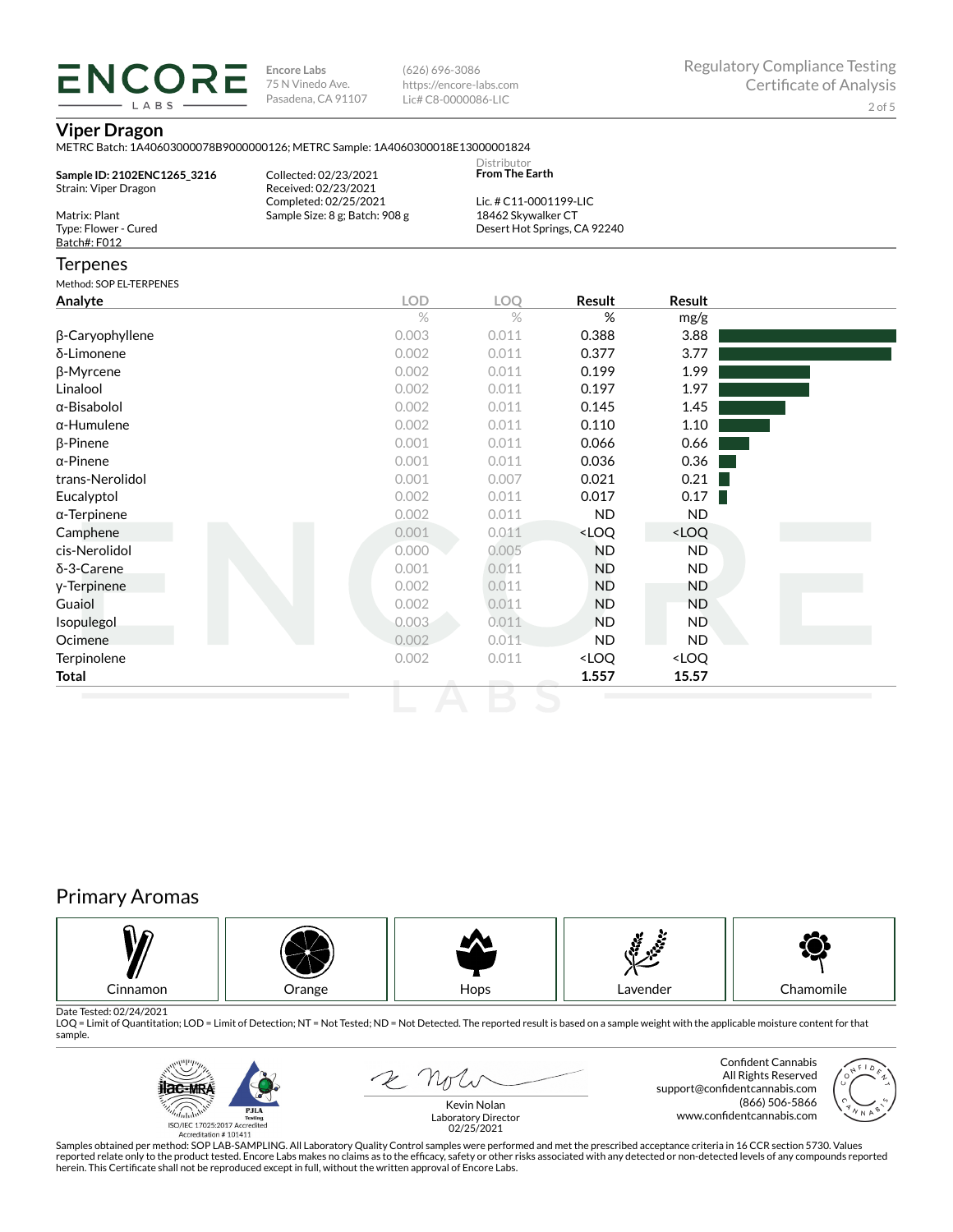(626) 696-3086 https://encore-labs.com Lic# C8-0000086-LIC

> **Distributor From The Earth**

#### **Viper Dragon**

Matrix: Plant Type: Flower - Cured Batch#: F012

Pesticides

METRC Batch: 1A40603000078B9000000126; METRC Sample: 1A4060300018E13000001824

**Sample ID: 2102ENC1265\_3216** Strain: Viper Dragon

**ENCORE IARS** 

> Received: 02/23/2021 Completed: 02/25/2021 Sample Size: 8 g; Batch: 908 g

Collected: 02/23/2021

Lic. # C11-0001199-LIC 18462 Skywalker CT Desert Hot Springs, CA 92240

#### Method: SOP EL-PesticidesLCMS LC-MS **Analyte LOD LOQ Limit Result Status**  $\mu$ g/g  $\mu$ g/g  $\mu$ g/g  $\mu$ g/g Abamectin 0.005 0.02 0.1 ND Pass Acephate 0.002 0.01 0.1 ND Pass Acequinocyl 0.01 0.02 0.1 ND Pass Acetamiprid 0.005 0.02 0.1 ND Pass Aldicarb 0.05 0.1 0.05 ND Pass Azoxystrobin 0.005 0.02 0.1 ND Pass Bifenazate 0.005 0.01 0.1 ND Pass Bifenthrin 0.005 0.01 3 ND Pass Boscalid 0.02 0.05 0.1 ND Pass **Captan 12 0.2 0.3 0.7 ND Pass Carbaryl 0.02 0.05 0.5 ND Pass** Carbofuran 0.05 0.1 0.05 ND Pass Chlorantraniliprole 0.002 0.01 10 ND Pass Chlordane 0.05 0.1 0.05 ND Pass Chlorfenapyr 0.05 0.1 0.05 ND Pass Chlorpyrifos 0.05 0.1 0.05 ND Pass Clofentezine 0.01 0.02 0.1 ND Pass Coumaphos 0.02 0.05 0.02 ND Pass Cyfluthrin 0.05 0.1 2 ND Pass Cypermethrin 0.1 0.2 1 ND Pass Daminozide 0.02 0.05 0.02 ND Pass **Diazinon** 0.002 0.01 0.1 ND Pass Dichlorvos 0.02 0.05 0.02 ND Pass Dimethoate 0.02 0.05 0.02 ND Pass Dimethomorph 0.005 0.02 2 ND Pass Ethoprophos 0.05 0.1 0.05 ND Pass Etofenprox 0.05 0.1 0.05 ND Pass Etoxazole 0.005 0.02 0.1 ND Pass Fenhexamid 0.005 0.02 0.1 ND Pass Fenoxycarb 0.05 0.1 0.05 ND Pass Fenpyroximate 0.005 0.02 0.1 ND Pass Fipronil 0.05 0.1 0.05 ND Pass Flonicamid 0.01 0.02 0.1 ND Pass **Analyte LOD LOQ Limit Result Status**  $\mu$ g/g  $\mu$ g/g  $\mu$ g/g  $\mu$ g/g Fludioxonil 0.01 0.05 0.1 ND Pass Hexythiazox 0.005 0.02 0.1 ND Pass **Imazalil 11 0.05 0.1 0.05 ND Pass** Imidacloprid 0.005 0.02 5 ND Pass Kresoxim Methyl  $0.005$  0.02 0.1 ND Pass **Malathion** 0.02 0.05 0.5 **ND Pass** Metalaxyl 0.002 0.005 2 ND Pass Methiocarb 0.05 0.1 0.05 ND Pass **Methomyl** 0.01 0.02 1 **ND Pass** Mevinphos 0.02 0.05 0.02 ND Pass Myclobutanil 0.005 0.01 0.1 ND Pass **Naled 1200 0.01 0.02 0.1 ND Pass Oxamyl** 0.005 0.01 0.5 **ND Pass** Paclobutrazol 0.05 0.1 0.05 ND Pass Parathion Methyl 0.02 0.05 0.02 ND Pass Pentachloronitrobenzene 0.02 0.05 0.1 ND Pass Permethrin 0.02 0.05 0.5 ND Pass Phosmet 0.01 0.02 0.1 ND Pass Piperonyl Butoxide 0.002 0.01 3 ND Pass Prallethrin 0.005 0.02 0.1 ND Pass Propiconazole 0.005 0.01 0.1 ND Pass **Propoxur 1988 0.05 0.1 0.05 ND Pass** Pyrethrins 0.02 0.05 0.5 ND Pass **Pyridaben 1988 0.005 0.01 0.1 ND Pass Spinetoram 0.005 0.01 0.1 ND Pass** Spinosad 0.005 0.01 0.1 ND Pass Spiromesifen 0.01 0.02 0.1 ND Pass Spirotetramat 0.005 0.01 0.1 ND Pass Spiroxamine 0.05 0.1 0.05 ND Pass Tebuconazole 0.005 0.01 0.1 ND Pass Thiacloprid 0.02 0.05 0.02 ND Pass Thiamethoxam 0.005 0.01 5 ND Pass Trifloxystrobin 0.005 0.01 0.1 ND Pass

LOQ = Limit of Quantitation; LOD = Limit of Detection; NT = Not Tested; ND = Not Detected.

**ilac-MRA P.ILA** أيطيبك ISO/IEC 17025:2017 A

Accreditation #101411

Z Nolw

Confident Cannabis All Rights Reserved support@confidentcannabis.com (866) 506-5866 www.confidentcannabis.com



Kevin Nolan Laboratory Director 02/25/2021

Samples obtained per method: SOP LAB-SAMPLING. All Laboratory Quality Control samples were performed and met the prescribed acceptance criteria in 16 CCR section 5730. Values reported relate only to the product tested. Encore Labs makes no claims as to the efficacy, safety or other risks associated with any detected or non-detected levels of any compounds reported herein. This Certificate shall not be reproduced except in full, without the written approval of Encore Labs.

Pass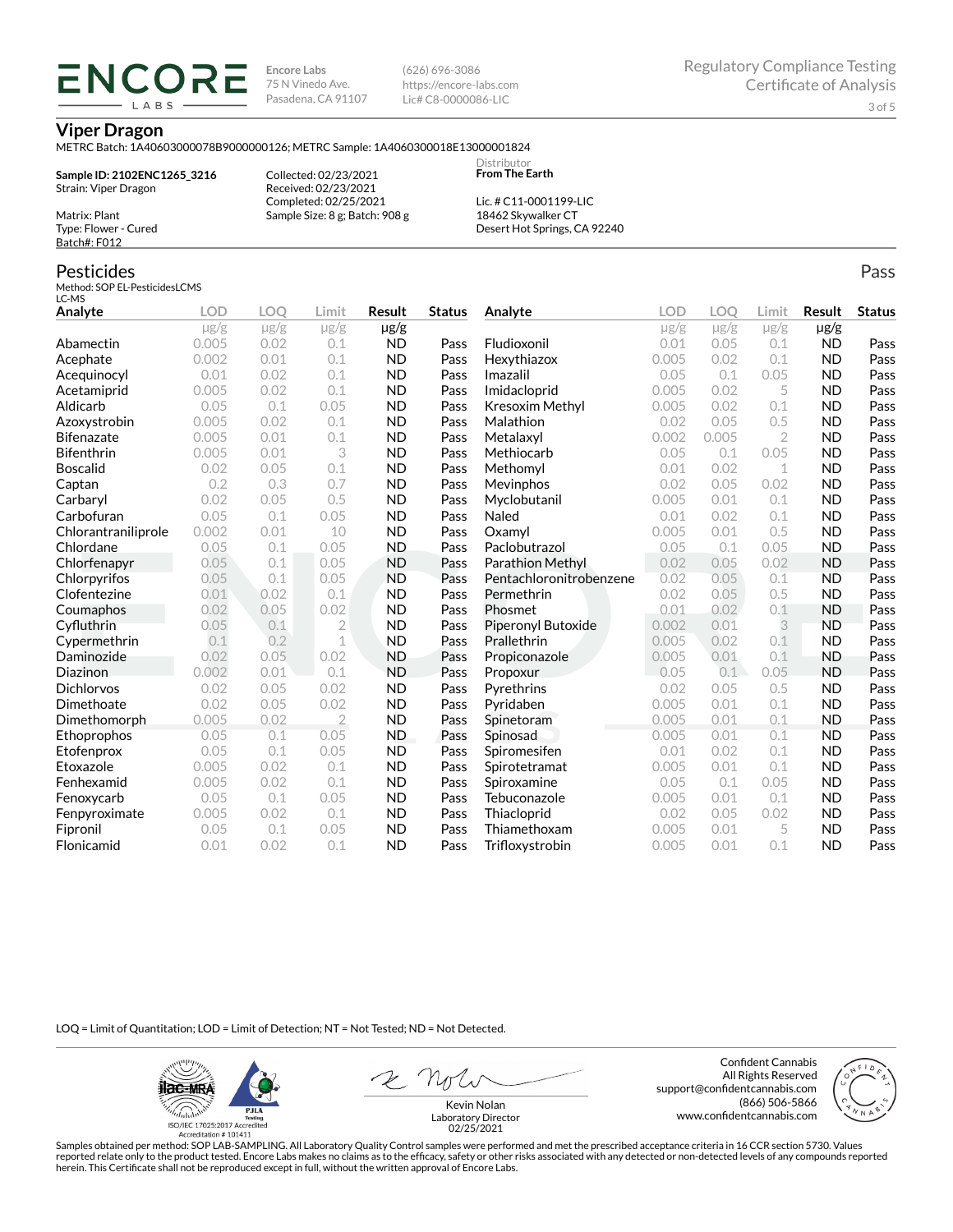(626) 696-3086 https://encore-labs.com Lic# C8-0000086-LIC

Pass

## **Viper Dragon**

LABS

METRC Batch: 1A40603000078B9000000126; METRC Sample: 1A4060300018E13000001824

| Sample ID: 2102ENC1265 3216<br>Strain: Viper Dragon         | Collected: 02/23/2021<br>Received: 02/23/2021<br>Completed: 02/25/2021 | Distributor<br><b>From The Earth</b><br>Lic. # C11-0001199-LIC |       |    |
|-------------------------------------------------------------|------------------------------------------------------------------------|----------------------------------------------------------------|-------|----|
| Matrix: Plant<br>Type: Flower - Cured<br>Batch#: F012       | Sample Size: 8 g; Batch: 908 g                                         | 18462 Skywalker CT<br>Desert Hot Springs, CA 92240             |       |    |
| <b>Mycotoxins</b><br>Method: SOP EL-PesticidesLCMS<br>LC-MS |                                                                        |                                                                |       |    |
| Analyta                                                     | $\cap$                                                                 | $\cap$                                                         | Limit | в, |

| Analyte                 | LOD   | <b>LOC</b> | Limit      | Result    | <b>Status</b> |
|-------------------------|-------|------------|------------|-----------|---------------|
|                         | µg/kg | µg/kg      | $\mu$ g/kg | µg/kg     |               |
| <b>B1</b>               |       |            |            | <b>ND</b> | Tested        |
| <b>B2</b>               |       |            |            | <b>ND</b> | Tested        |
| G <sub>1</sub>          |       |            |            | <b>ND</b> | Tested        |
| G <sub>2</sub>          |       |            |            | <b>ND</b> | Tested        |
| Ochratoxin A            |       |            | 20         | <b>ND</b> | Pass          |
| <b>Total Aflatoxins</b> |       |            | 20         | <b>ND</b> | Pass          |



Date Tested: 02/24/2021 LOQ = Limit of Quantitation; LOD = Limit of Detection; NT = Not Tested; ND = Not Detected.



Confident Cannabis All Rights Reserved support@confidentcannabis.com (866) 506-5866 www.confidentcannabis.com



Kevin Nolan Laboratory Director 02/25/2021

Samples obtained per method: SOP LAB-SAMPLING. All Laboratory Quality Control samples were performed and met the prescribed acceptance criteria in 16 CCR section 5730. Values reported relate only to the product tested. Encore Labs makes no claims as to the efficacy, safety or other risks associated with any detected or non-detected levels of any compounds reported<br>herein. This Certificate shall